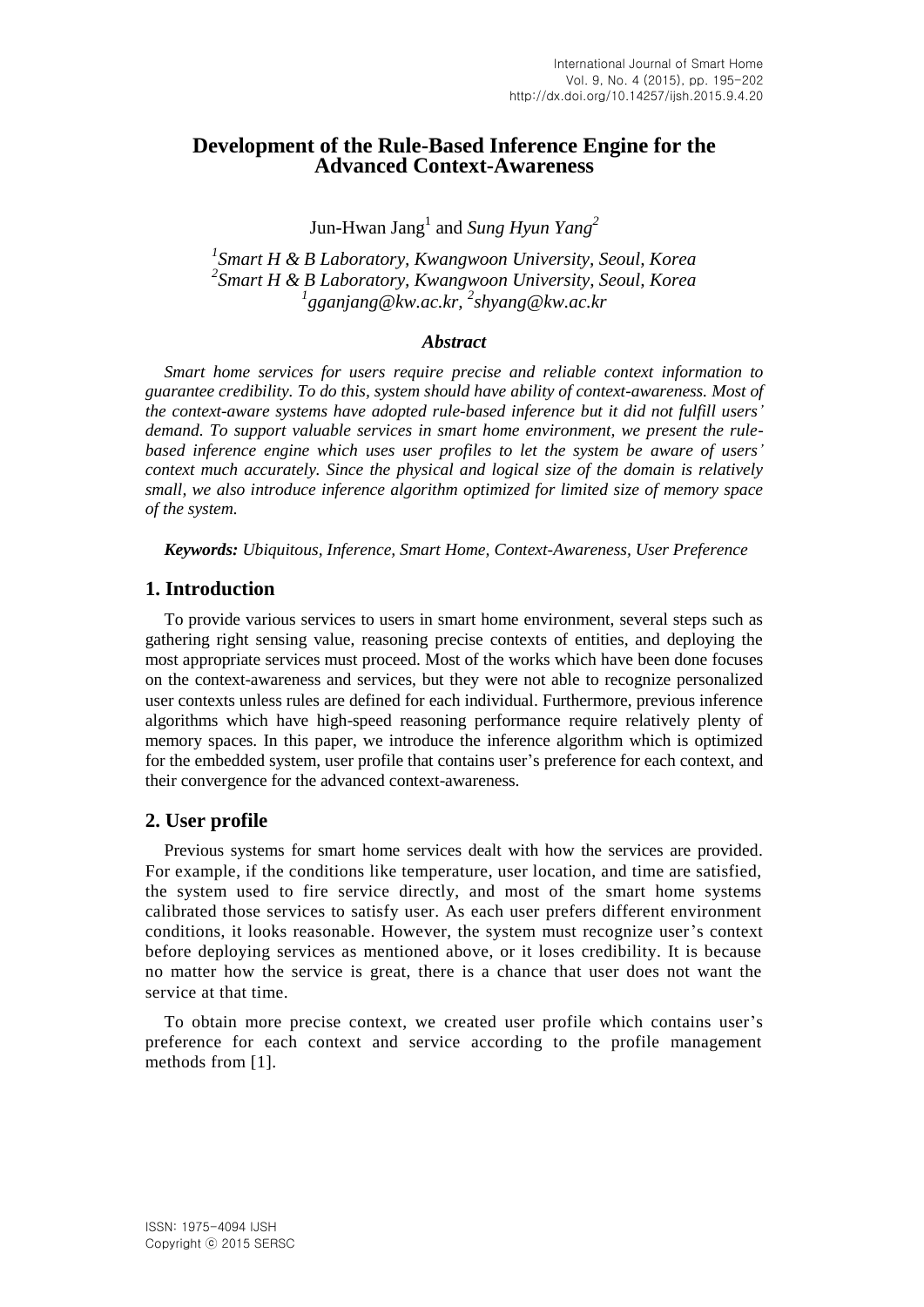```
<?xml version="1.0" encoding="UTF-8" ?><br><ca:user_profile xmlns:ca="http://www.example.org/userprofileSchema"<br>xmlns:xsi="http://www.w3.org/2001/XMLSchema-instance"
     xsi:schemaLocation="http://www.example.org/userprofileSchema userprofileSchema.xsd">
       <ca:user_identity>junhwanjang</ca:user_identity>
       <ca:user_context>
                 <ca:sleeping>
                           <ca:illuminance>dim</ca:illuminance>
                 </ca:sleeping>
                 <ca:mealtime>
                           <ca:breakfast>breakfast</ca:breakfast>
                           <ca: lunch>lunch</ca: lunch>
                           <ca:dinner>dinner</ca:dinner>
                 </ca:mealtime>
         </ca:user_context>
        <ca:user_service><br><ca:watchingTV>
                           <ca:lunch>4</ca:lunch><br><ca:afternoon>5</ca:afternoon>
                           <ca:evening>6</ca:evening>
                           <ca:dinner>7</ca:dinner>
                           <ca:night>8</ca:night>
                 </ca:watchingTV>
                 <ca:washing>
                           <ca:watertemp>warm</ca:watertemp>
                 </ca:washing>
ca:washin><br></ca:user_service><br></ca:user_profile>
```
## **Figure 1. A Partial Structure of User Profile Schema**

The user profile is built up by using profile schema and written in XML for the purpose of easy modification. Each user who resides in the domain should have whose own profile for the better context-awareness. They are loaded while the inference engine performs reasoning and affect the result of inference.

#### **2.1. Context Preference**

Context preference is a key feature of the user profile. It stores the information of preferences that users like for each context. For example, some users might want to sleep in dark environment and the others could prefer the lighter room illuminance to sleep well. Context preference is made to catch these kinds of different favors of individuals.

The elements or conditions where users can reflect their preference are determined by their unique characteristic. They must have a spectrum in its range so that users have more than two options to choose which invokes necessity of recognizing user's favors. For instance, environment information like illuminance has a wide range of spectrum to be selected as preference. On the other hands, binary information like *ON* and *OFF* is not helpful for the most of time because for example, the users must turn on the TV to watch something.

Once the conditions are defined, it is necessary to determine how the system is going to understand user's preference. Generally, the users do not express their preference in numeric value like 26.5 degree Celsius. They describe what they feel in linguistic expression such as cold, mild, and warm. To let the users and the system communicate well each other on ambiguous expressions, we adopted membership functions from Fuzzy Theory [2].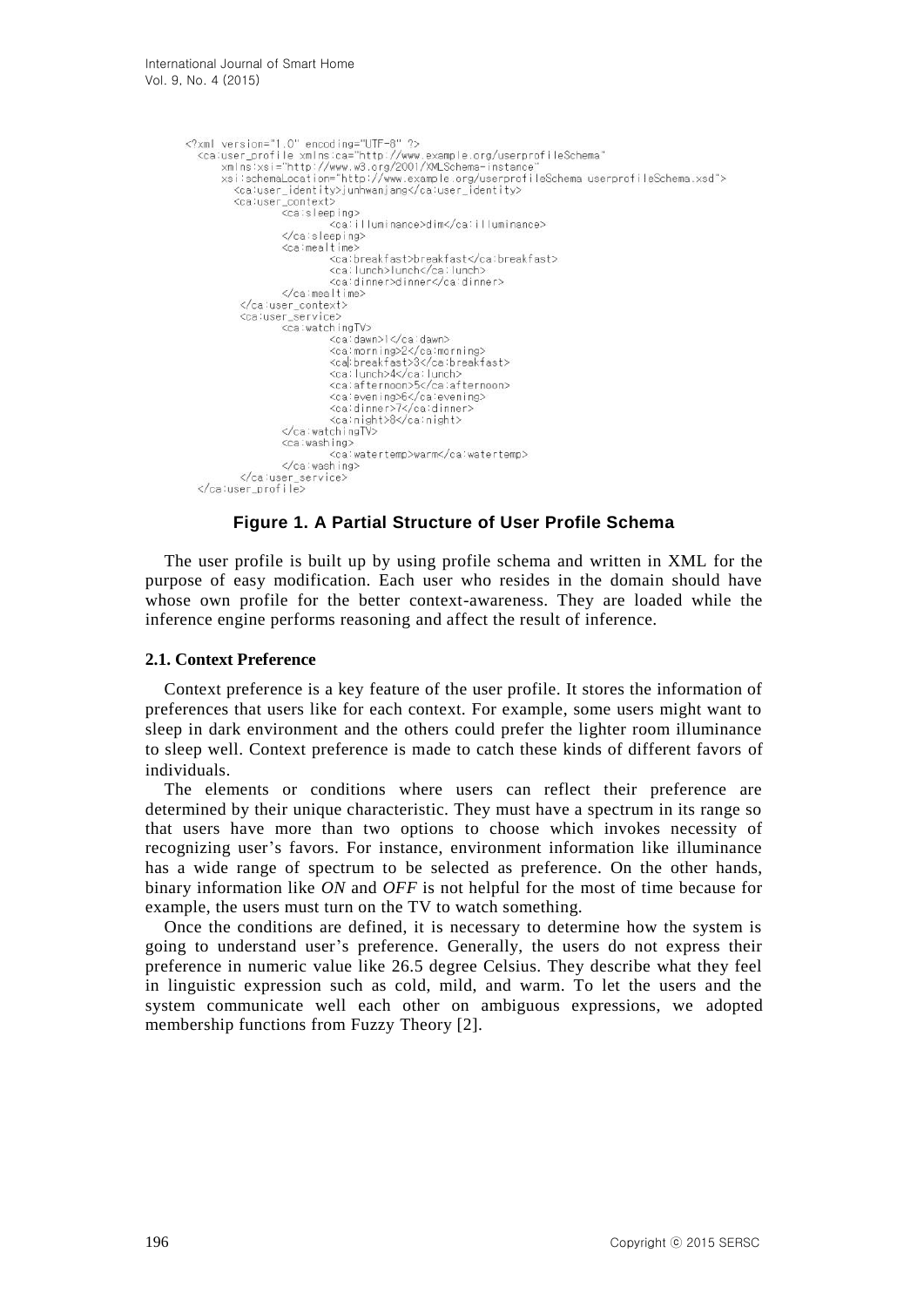

**Figure 2. Membership Functions for Temperature**

The membership functions shown above are fixed as defined [3]. If the user's preference is changed, then it switches to other function rather than re -defining functions because the system needs a static reference to compare with other users' preference.

## **2.2. Service Preference**

Service preference contains the information that how the user wants to be served. It is used by service application layer rather than middleware or context provider. If a user is trying to take a shower, the system must control the water temperature which the user prefers. For now, only services related to the contexts such as *watchingTV* and *washing* are defined yet since the service application layer is still being developed.

# **3. Inference engine**

Our inference engine is called Context Acquisition and located in Context Provider which contains Knowledge Base and interfaces to other layers. Context Acquisition consists of sub-modules such as Working Memory, Inference Module, Profile Manager, Context Inspector, Fuzzyfier, Low-level Context Composer, and Ontology Provider.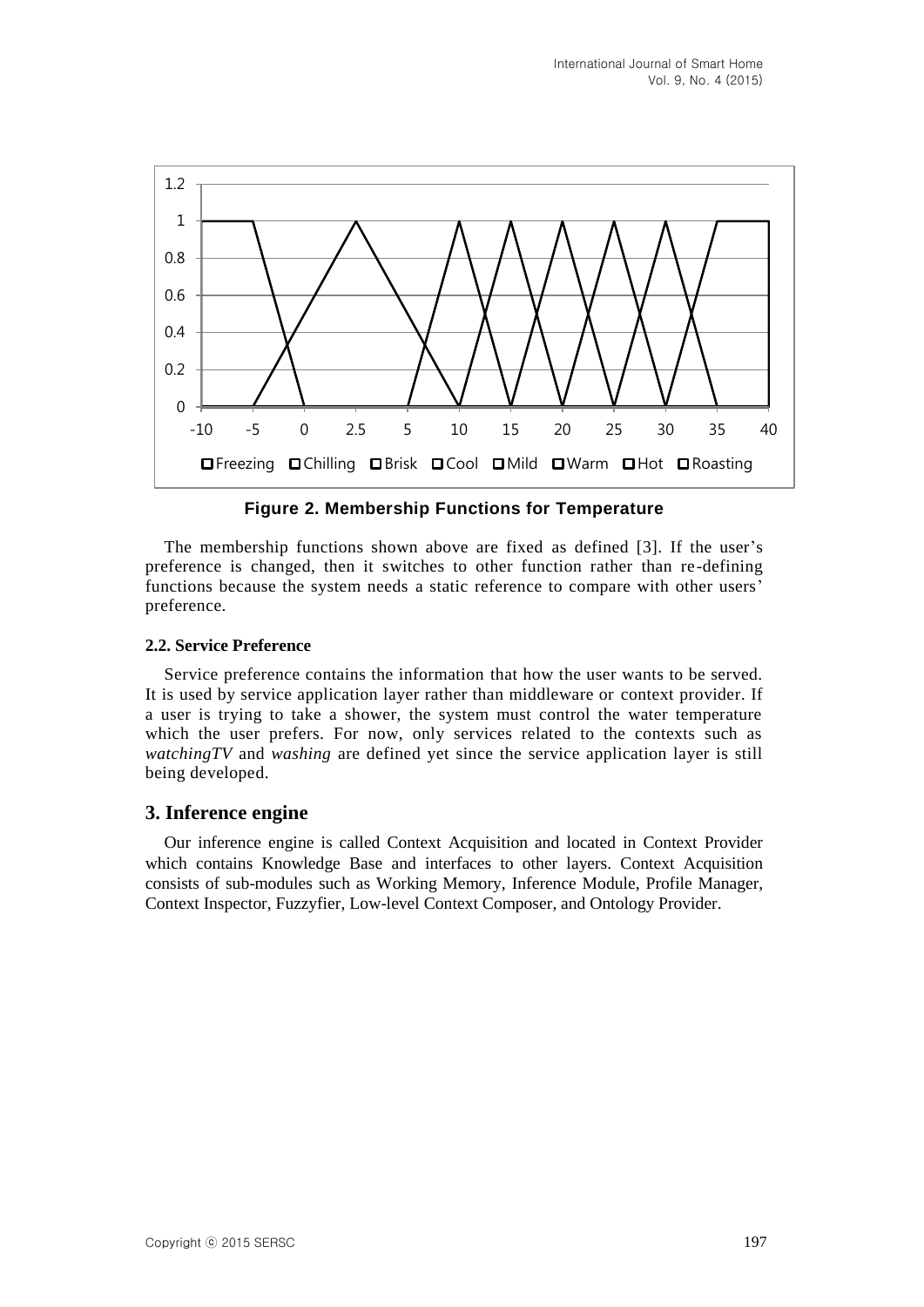

**Figure 3. Block Diagram of Context Acquisition in Context Provider**

Working Memory is a memory space to hold current contexts in the domain. Inference Module is where the actual reasoning takes place with rule-matching, profile adjustment, and verification. Profile Manager is to load user profiles and provide the information of user preference. Context Inspector literally inspects contexts to check if they are duplicate or invalid before adding contexts to Working Memory. Fuzzyfier performs fuzzification on sensor value, and Low-level Context Composer creates low-level contexts. Ontology provider supports ontological information like relations between entities.

## **3.1. Inference Algorithm**

Traditional inference engines played with working memory to find all valid matches since the rule-based inference engines should deal with the known facts. It inevitably caused desperate running time as the size of working memory increases. RETE is one of the famous rule-matching algorithms to solve this problem [4, 5]. It reduced the inference time as creating extra networks for any change in working memory, but it also has a disadvantage that requiring lots of memory space to keep networks.

Our inference engine adopted forward chaining algorithm to infer context and backward chaining to verify the contexts inferred. In a small domain like home, it was theoretically obvious that running time for inference won't take so long, and the platform where the inference engine is installed has a limited hardware specification.

Therefore, we decided to user Brute Force Algorithm and sacrifice running time rather than memory space.

Not like other traditional inference engine, the inference process does not occur in working memory. It accesses to the Working Memory only when finding matches linearly. The inference proceeds by substituting variables in the current rule being matched with instances in Working Memory. If there is a variable with no instance, the engine immediately returns false so that the running time can be optimized. If any instance is found for the current variable, then it moves to next variable for substitution. Once all variables are substituted, the engine starts to look up the Working Memory to see if all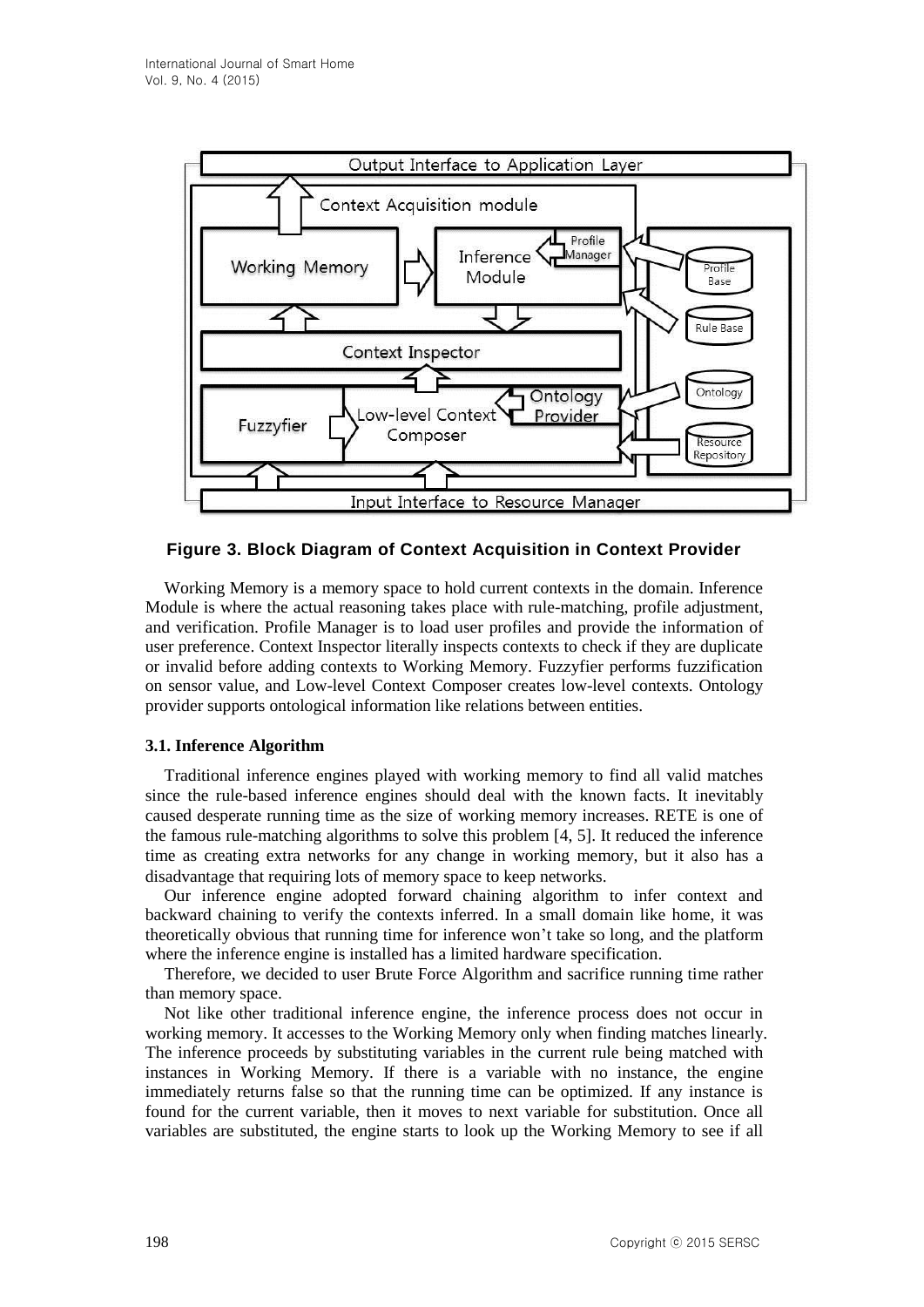conditions are satisfied. If no matches are found for the current combination, then the inference engine will try another combination.

These processes are run recursively so that all possible outcomes can be examined, and the memory space can be saved. In addition, we cannot simply use a lot of nested loops like poor Brute Force Algorithm because it is not flexible enough to respond to dynamic number of variables for each rule and instances of each variable. The concept of making possible combinations of contexts is pretty similar with traveling binary search tree. It starts from the bottom left and ends at the bottom right [6].



**Figure 4. Possible Outcomes of Instance Combinations for 'Sleep' Context in Case there are 2 Bedrooms and 3 Persons in the Smart Home Domain**

#### **3.2. Profile-applied Inference**

The inference engine which has been demonstrated so far does not have a critical improvement compared to the previous inference engines as the user profile is not applied yet.

The user profile is applied when all variables are substituted, and if there is any user who is related to the context, a corresponding profile is loaded and substitutes the value of context. For example, if someone cannot sleep in completely dark room and prefer the lighter illuminance, his/her lighting preference will be like dim or gloomy. Since the profile has that information, it replaces the value in a rule which is dark to his/her preference and finds matches.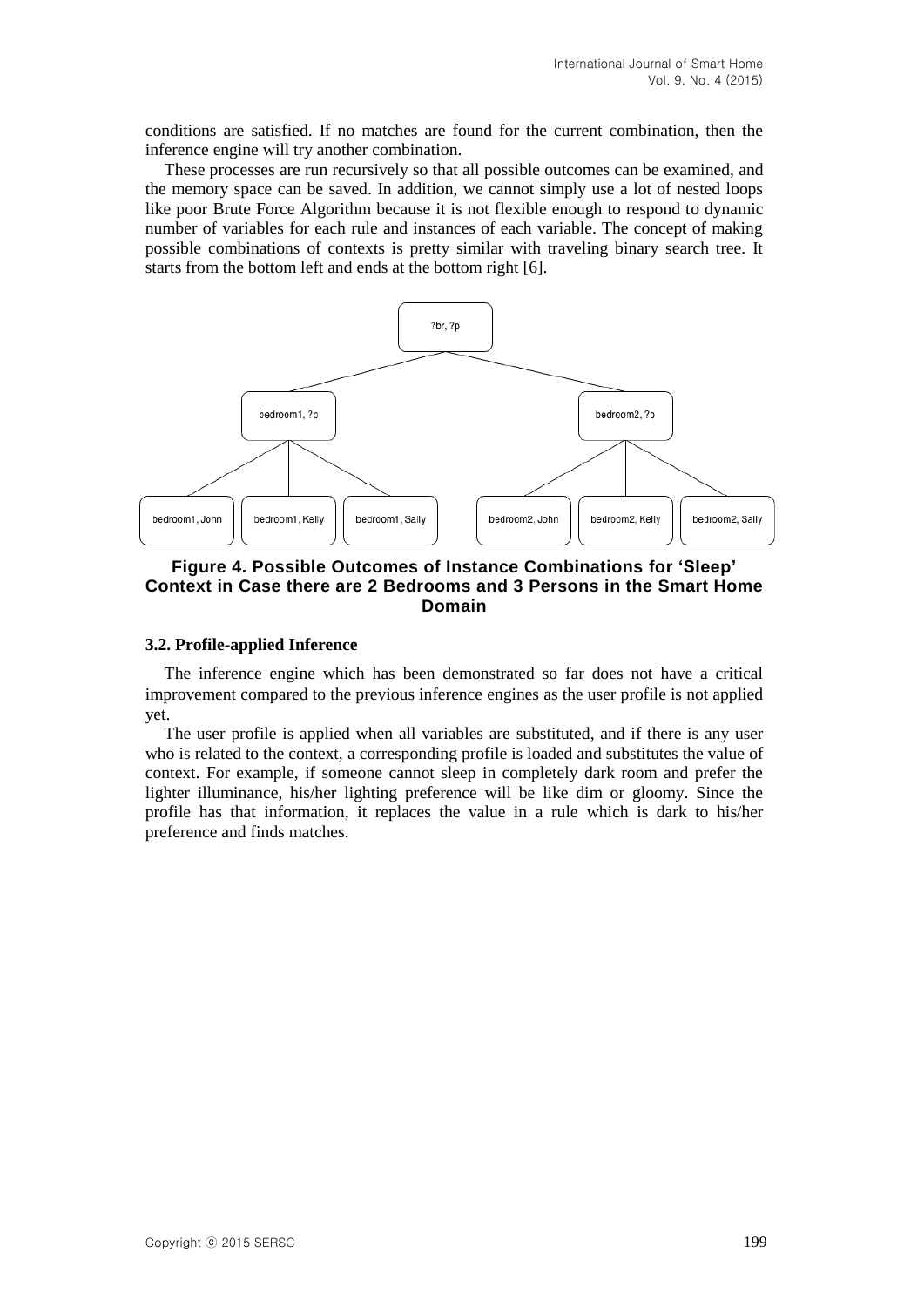

**Figure 5. A Flowchart of the Entire Inference Procedures**

After the entire matching process is done, a function named Status Validator is called to check if user's state is valid. If any condition for user's current context is failed, the user context will be changed to 'none' state to describe no context is applied for user.

# **4. Conclusion**

In this paper, we categorized steps to provide smart home services in smart home environment and introduced how more precise contexts can be obtained. To gain user's credibility on the smart home system, it is essential that correct services must be given on the right time regardless of the quality of service.

We could save more memory space with the newly developed inference algorithm because it is only proportional to the number of types of variables in a rule. The user profile made it possible to infer personalized contexts applying user's preference without writing many lines of rules for each individual. It also gave the flexibility in building and modifying rules to not even system developers but users.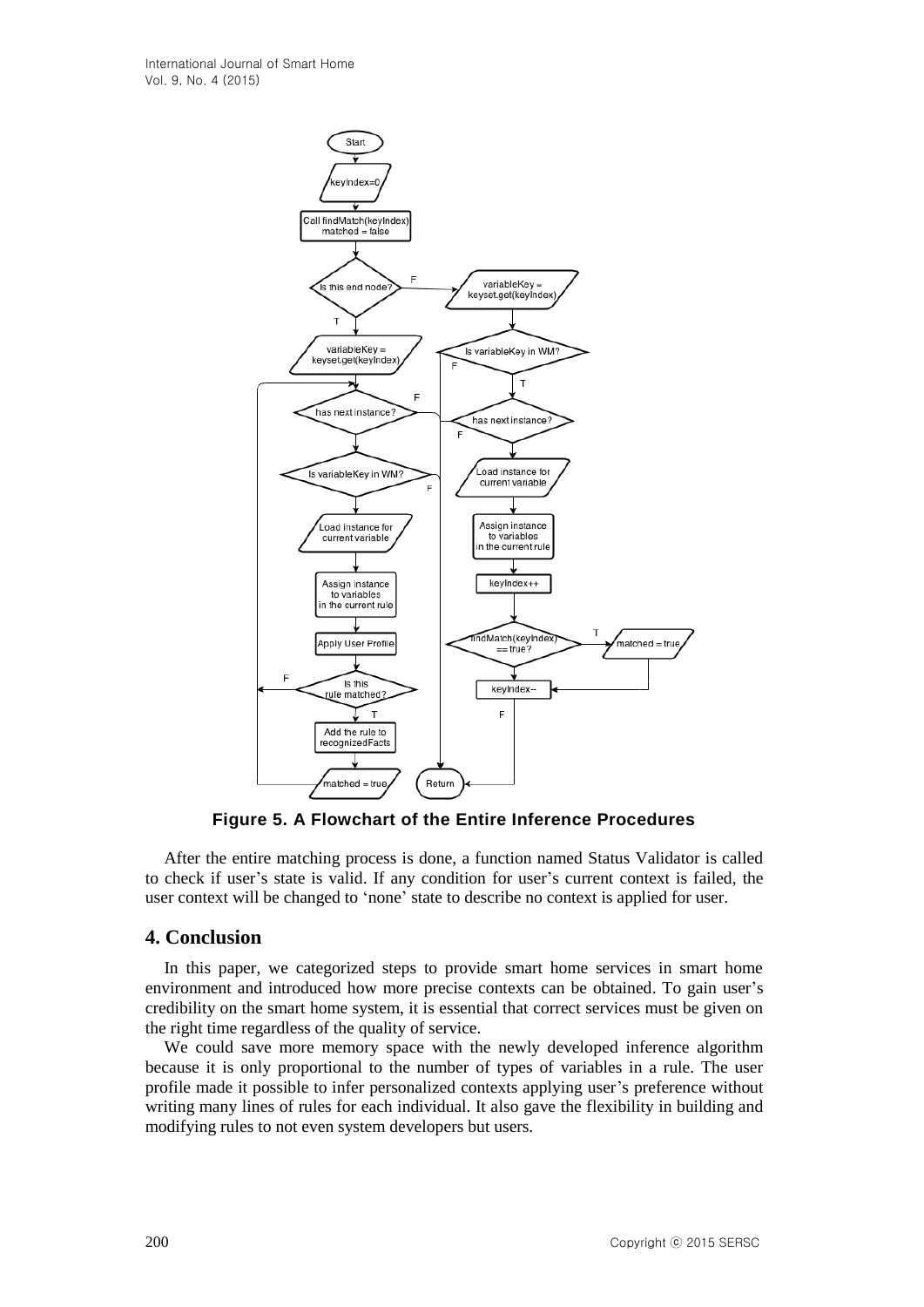As more features that user's preference can apply are found, recognizing user's context will be easier and more reliable than now. To apply our inference engine to the bigger domains like buildings, it is necessary that the inference algorithm should be improved in the aspect of running time. Furthermore, it is true that the user profile is fixed as created. To reflect user's preferences which change over time much correctly, the user profile must be updated periodically. We consider machine learning as a promising methodology for it.

## **Acknowledgement**

This work was supported by Industrial Strategic technology development program, 10041788, Development of Smart Home Service based on Advanced Context-Awareness funded by the Ministry of Trade, industry & Energy (MI, Korea)

## **References**

- [1] J. Groppe, Paderborn Univ., Mueller, W. Profile Management Technology for Smart Customizations in Private Home Applications. Database and Export Systems Applications, 2005. Proceedings. Sixteenth International Workshop on, pp. 226 – 230, **(2005)** August 26-26; Copenhagen, Denmark.
- [2] L. A. Zadeh, Fuzzy Sets. Inform. Control, 8, pp.338 353 **(1965)**.
- [3] T. P. Hong, C. Y. Lee, Induction of fuzzy rules and membership functions from training examples. Fuzzy sets and Systems 84, 1, pp. 33 – 47 **(1996)**.
- [4] C. L. Forgy, Rete: A fast algorithm for the many pattern/many object pattern match problem. Artificial intelligence, 19, 1, pp. 17-37 **(1982)**.
- [5] D. P. Miranker, Treat: A better match algorithm for ai production systems; long version. University of Texas at Austin **(1987)**.
- [6] R. Gilberg, B. Forouzan, Data Structures: A pseudocode Approach With C++, Pacific Grove, CA **(2001)**

## **Authors**



**Jun-Hwan Jang**, received his B.S. in Computer Science from Northwest Missouri State University, Missouri, USA, in 2012 and M.S. degree in Electronic Engineering from Kwangwoon University, Seoul, Republic of Korea, in 2015. He works in Wisenut, Republic of Korea as a researcher. His main research interests are Context-Awareness, Natural Language Processing and Big Data.



**Sung Hyun Yang**, received his B.S. and M.S. degree in Electrical Engineering from Kwangwoon University, Seoul, Republic of Korea, in 1983 and 1987 respectively. He completed his Ph.D. from Kwangwoon University in 1993. He is a Professor in Electronic Engineering at Kwangwoon University, Seoul, Republic of Korea. He is a Director of the Ubiquitous Home Network Center, Kwangwoon University. He was a Research Scientist at Boston University from 1996 to 1998. He was Chairman of the Home Network Market Activation Section, Korean Association for Smart Home from 2007 to 2008. His main research interests are Digital logic, Embedded Systems, M2M, Next Generation Ubiquitous Home Networks, and Context-aware systems.